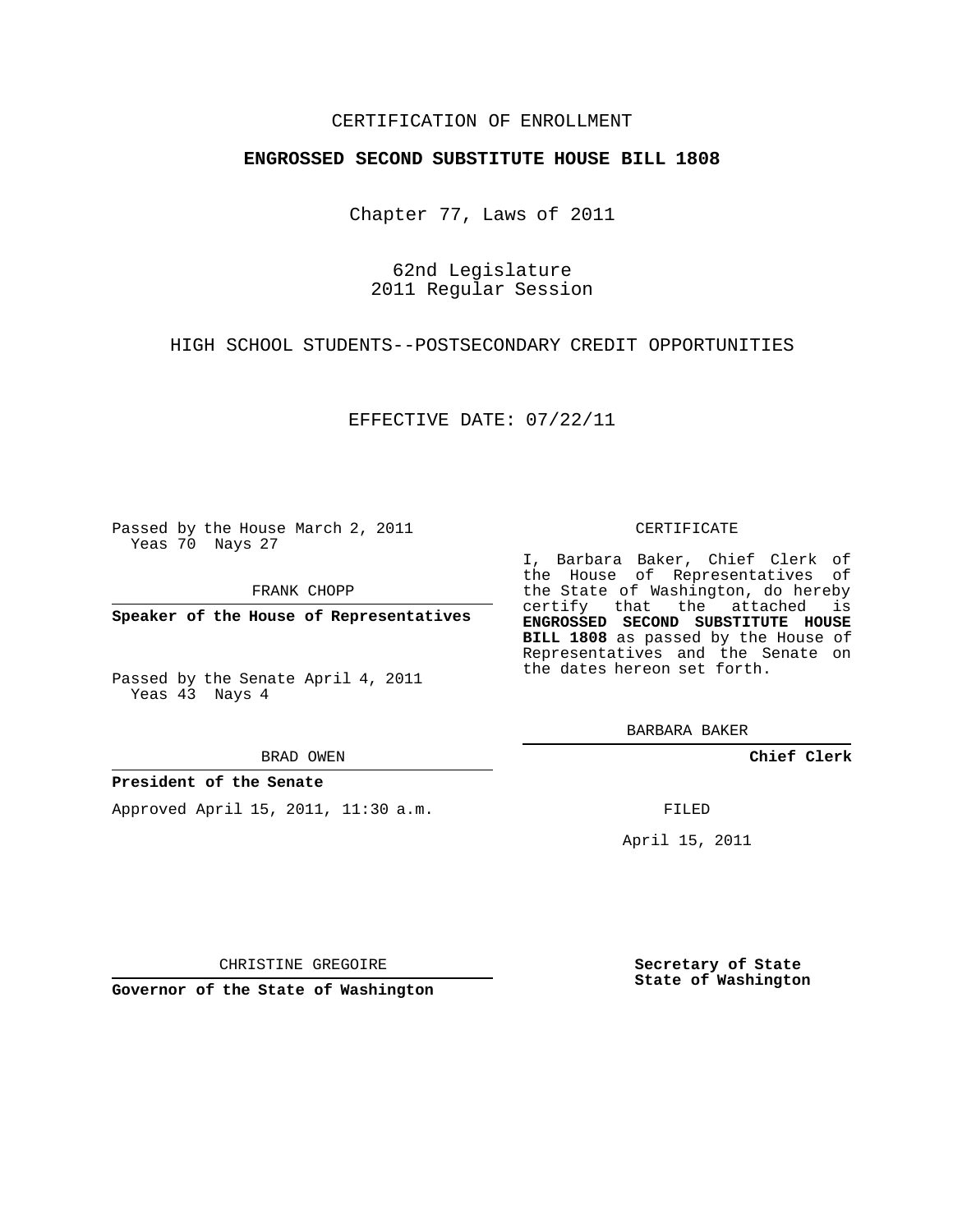# **ENGROSSED SECOND SUBSTITUTE HOUSE BILL 1808** \_\_\_\_\_\_\_\_\_\_\_\_\_\_\_\_\_\_\_\_\_\_\_\_\_\_\_\_\_\_\_\_\_\_\_\_\_\_\_\_\_\_\_\_\_

\_\_\_\_\_\_\_\_\_\_\_\_\_\_\_\_\_\_\_\_\_\_\_\_\_\_\_\_\_\_\_\_\_\_\_\_\_\_\_\_\_\_\_\_\_

Passed Legislature - 2011 Regular Session

# **State of Washington 62nd Legislature 2011 Regular Session**

**By** House Education Appropriations & Oversight (originally sponsored by Representatives Lytton, Dammeier, Maxwell, Dahlquist, Sullivan, Reykdal, Liias, Finn, Sells, Orwall, Rolfes, and Kenney; by request of Governor Gregoire)

READ FIRST TIME 02/21/11.

 AN ACT Relating to the opportunity to earn postsecondary credit during high school; amending RCW 28A.230.130; adding a new section to chapter 28B.10 RCW; adding a new section to chapter 28B.76 RCW; and creating new sections.

BE IT ENACTED BY THE LEGISLATURE OF THE STATE OF WASHINGTON:

 NEW SECTION. **Sec. 1.** The legislature finds that approximately thirty-five percent of seniors in Washington high schools take less than a full load of classes during their senior year. The legislature further finds that many high schools provide students opportunities to take advanced courses in career and technical or academic fields that give students a head start when they begin their career or enter a technical training program or a college or university. The legislature also finds that since each individual institution of higher education adopts its own rules for awarding credit for advanced high school work, students can encounter unanticipated barriers to advancing their dreams. Students can also be discouraged from putting in that extra effort in high school if they are not certain whether their extra work will be appropriately credited toward a certificate or degree.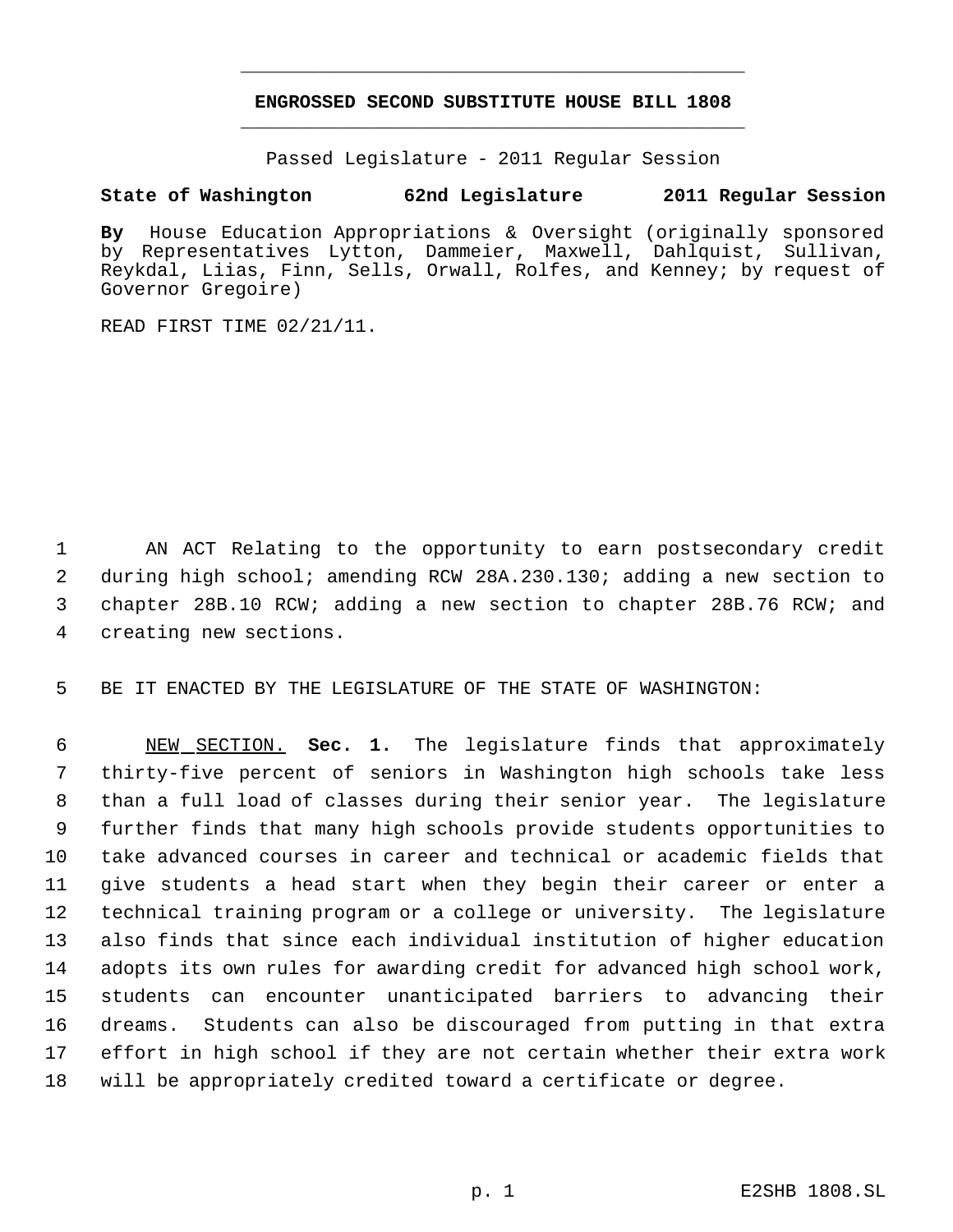The legislature intends to help students progress from high school to a certificate or degree by increasing opportunities and providing a clear pathway. Twelfth grade will truly be the launch year as high schools increase the opportunities for students to take more advanced classes. In addition, this act provides for community and technical colleges and four-year institutions of higher education to publish a list of high school courses and adopt uniform scores for proficiency exams or competency requirements that will be given credit toward certificate or degree requirements.

 **Sec. 2.** RCW 28A.230.130 and 2009 c 212 s 2 are each amended to read as follows:

 (1) All public high schools of the state shall provide a program, directly or in cooperation with a community college or another school district, for students whose educational plans include application for entrance to a baccalaureate-granting institution after being granted a high school diploma. The program shall help these students to meet at least the minimum entrance requirements under RCW 28B.10.050.

 (2) All public high schools of the state shall provide a program, directly or in cooperation with a community or technical college, a skills center, an apprenticeship committee, or another school district, for students who plan to pursue career or work opportunities other than entrance to a baccalaureate-granting institution after being granted a high school diploma. These programs may:

 (a) Help students demonstrate the application of essential academic learning requirements to the world of work, occupation-specific skills, knowledge of more than one career in a chosen pathway, and employability and leadership skills; and

 (b) Help students demonstrate the knowledge and skill needed to prepare for industry certification, and/or have the opportunity to articulate to postsecondary education and training programs.

 (3) Within existing resources, all public high schools in the state shall:

 (a) Work towards the goal of offering a sufficient number of high 34 school courses that give students the opportunity to earn the 35 equivalent of a year's worth of postsecondary credit towards a certificate, apprenticeship program, technical degree, or associate or baccalaureate degree. These high school courses are those advanced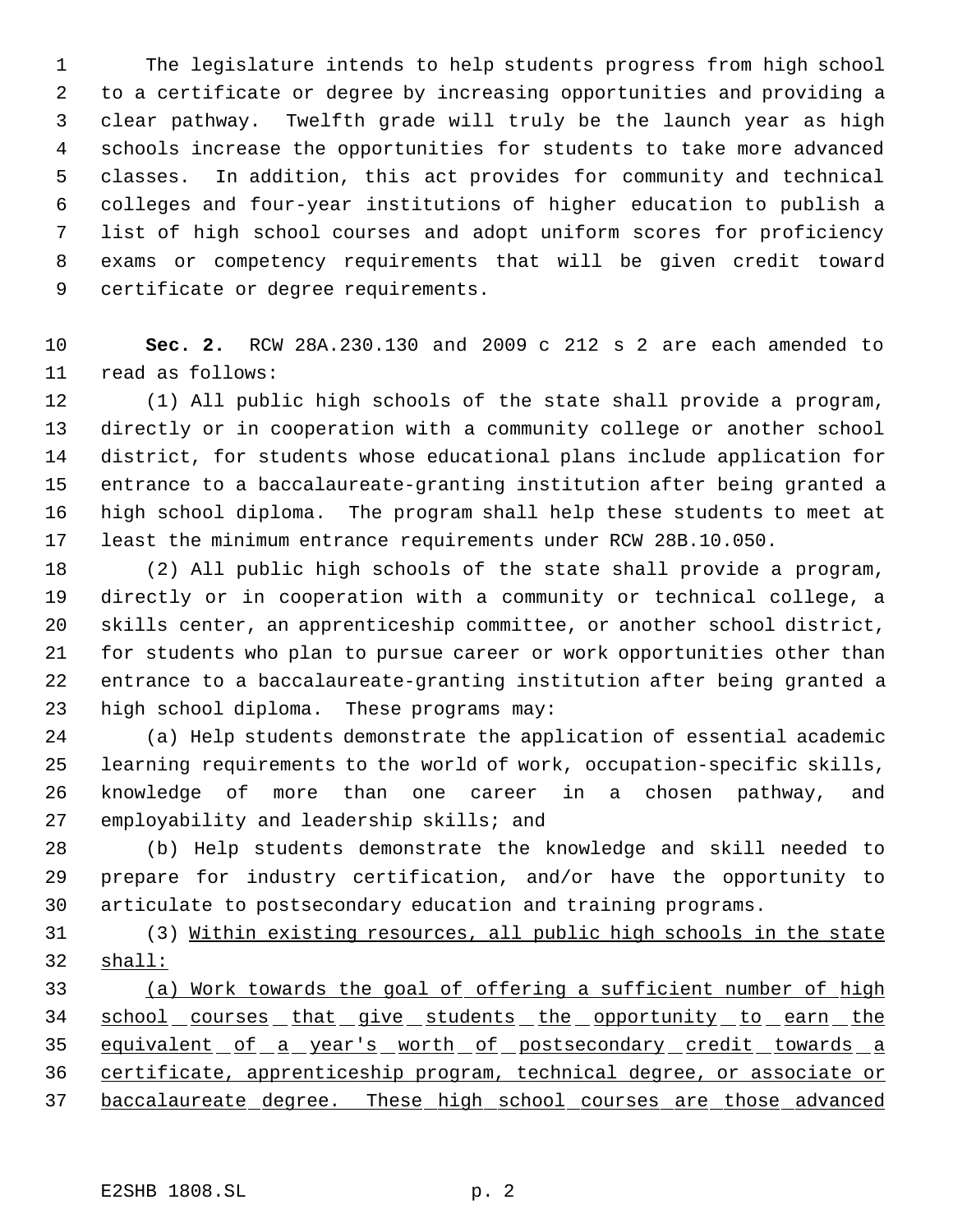1 courses that have accompanying proficiency exams or demonstrated competencies that are used to demonstrate postsecondary knowledge and skills; and

 (b) Inform students and their families, emphasizing communication 5 to underrepresented groups, about the program offerings and the opportunities to take courses that qualify for postsecondary credit 7 through demonstrated competencies or if the student earns the 8 qualifying score on the proficiency exam. This information shall 9 encourage students to use the twelfth grade as the launch year for an advance start on their career and postsecondary education.

11 (4) A middle school that receives approval from the office of the superintendent of public instruction to provide a career and technical program in science, technology, engineering, or mathematics directly to students shall receive funding at the same rate as a high school operating a similar program. Additionally, a middle school that provides a hands-on experience in science, technology, engineering, or mathematics with an integrated curriculum of academic content and career and technical education, and includes a career and technical education exploratory component shall also qualify for the career and technical education funding.

 NEW SECTION. **Sec. 3.** A new section is added to chapter 28B.10 RCW to read as follows:

 (1) By December 1, 2011, and by June of each odd-numbered year thereafter, the institutions of higher education shall collaboratively develop a master list of postsecondary courses that can be fulfilled by taking the advanced placement, international baccalaureate, or other recognized college-level proficiency examinations and meeting the qualifying examination score or demonstrated competencies for lower division general education requirements or postsecondary professional technical requirements. The master list of postsecondary courses fulfilled by proficiency examinations or demonstrated competencies are those that fulfill lower division general education requirements or career and technical education requirements and qualify for postsecondary credit. From the master list, each institution shall create and publish a list of its courses that can be satisfied by successful proficiency examination scores or demonstrated competencies for lower division general education requirements or postsecondary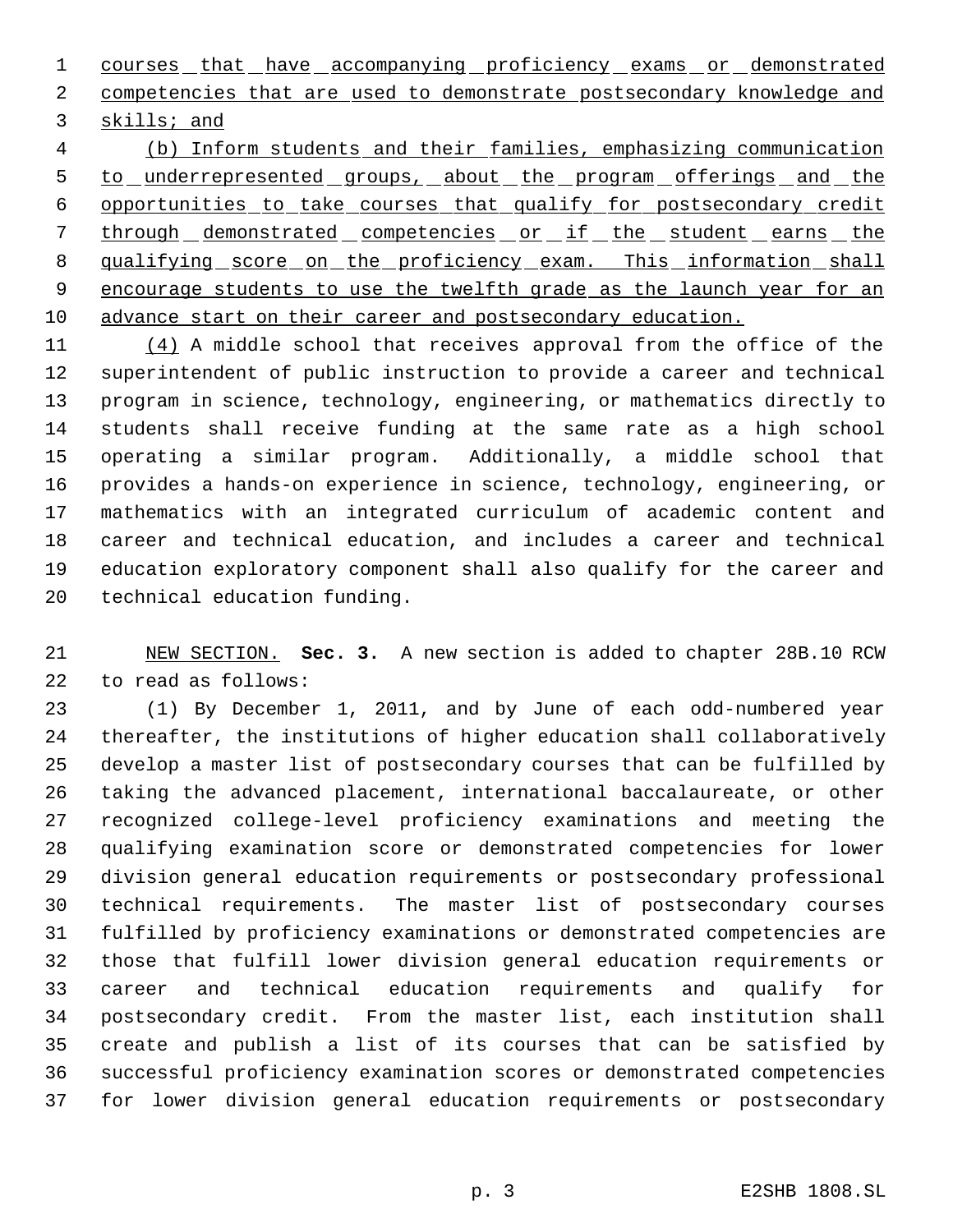professional technical requirements. The qualifying examination scores and demonstrated competencies shall be included in the published list. The requirements to develop a master list under this section do not apply if an institution has a clearly published policy of awarding credit for the advanced placement, international baccalaureate, or other recognized college-level placement exams and does not require those credits to meet specific course requirements but generally applies those credits towards degree requirements.

 (2) To the maximum extent possible, institutions of higher education shall agree on examination qualifying scores and demonstrated competencies for the credits or courses under subsection (3) of this section, with scores equivalent to qualified or well-qualified. Nothing in this subsection shall prevent an institution of higher education from adopting policies using higher scores for additional purposes.

 (3) Each institution of higher education, in designing its certificate, technical degree program, two-year academic transfer program, or freshman and sophomore courses of a baccalaureate program or baccalaureate degree, must recognize the equivalencies of at least one year of course credit and maximize the application of the credits toward lower division general education requirements that can be earned through successfully demonstrating proficiency on examinations, including but not limited to advanced placement and international baccalaureate examinations. The successful completion of the examination and the award of credit shall be noted on the student's college transcript.

 (4) Each institution of higher education must clearly include in its admissions materials and on its web site the credits or the institution's list of postsecondary courses that can be fulfilled by proficiency examinations or demonstrated competencies and the agreed- upon examination scores and demonstrated competencies that qualify for postsecondary credit. Each institution must provide the information to the higher education coordinating board and state board for community and technical colleges in a form that the superintendent of public instruction is able to distribute to school districts.

 NEW SECTION. **Sec. 4.** A new section is added to chapter 28B.76 RCW to read as follows: